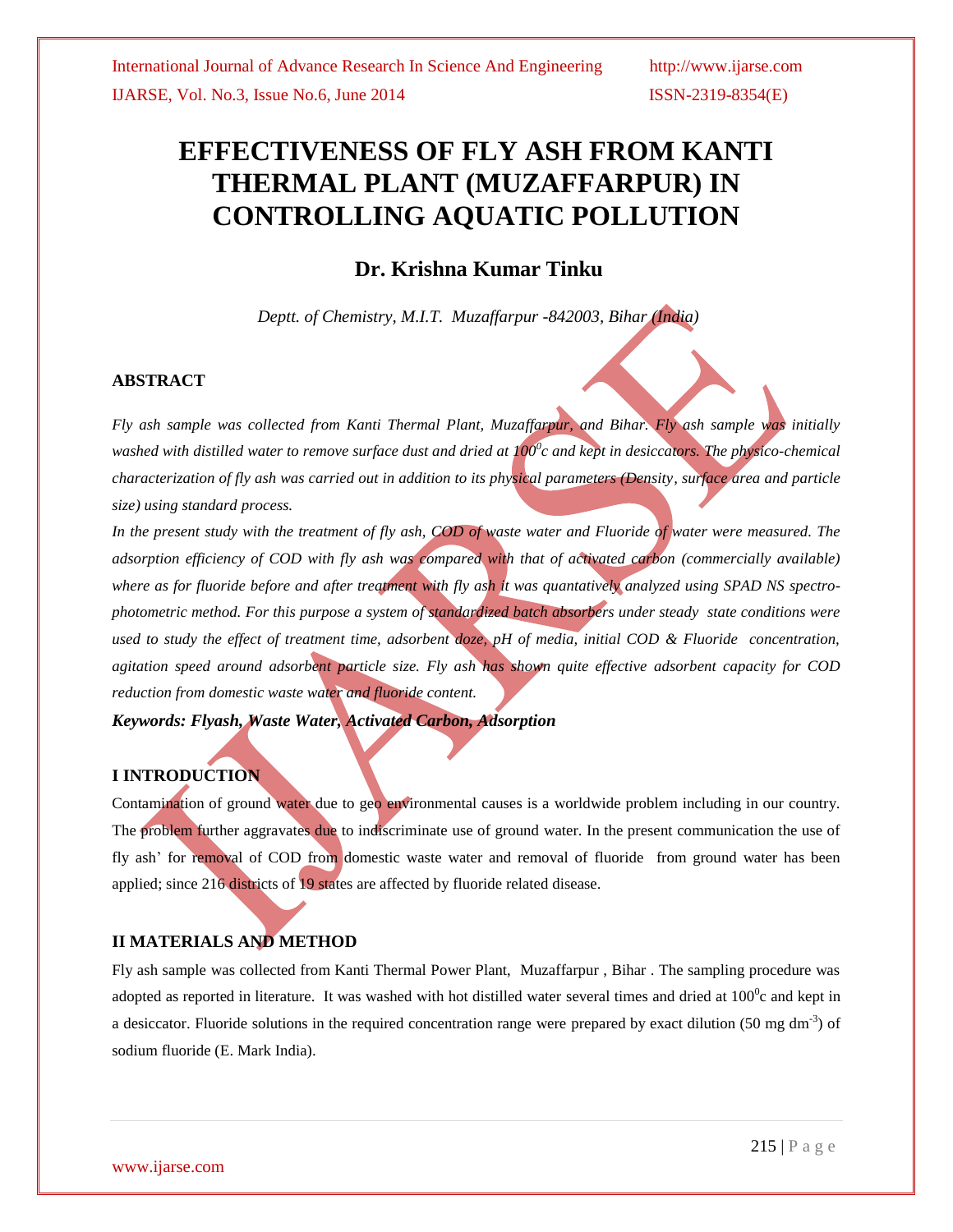#### **III EXPERIMENTAL**

The physico-chemical characterization of fly ash was carried out using standard procedures. The characterization data of fly ash sample is mentioned in Table -1, physico-chemical analyses of domestic waste water discharged from the adjoining villages situated near Kanti Thermal Power Plant is mentioned in Table 2. pH, conductivity and temperature of sample water was measured on the site and the other parameters were analysed in the laboratory according to the APHA (1989).COD of the sample were measured before and after treatment with fly ash. The does of fly ash in 50 cm<sup>3</sup> solution was varied from .5 to 2.5g.

#### **IV ADSORPTION STUDIES**

Experiments were carried out at ambient temperature in batch mode. Before start of each experiment, a predetermined amount of adsorbent was added to each flask containing 250 ml capacity. The stirring was kept constant throughout the experiment ensuring equal mixing. Each flask was filled with a known volume of sample whose desired pH was maintained using dilute NaoH/Hcl solution. The flask containing the sample after proper stirring were withdrawn from shaker at predetermined time interval, filtered through Whatman No. 44 filter paper. Now 100 ml sample of maximum COD containing waste water was mixed with known amount of fly ash as adsorbent and agitated for different time periods. After predetermined time intervals, samples were filtered and COD concentration was determined. Again varying the amount of adsorbent was added to the known volume of sample. Sample was agitated for specific tine, filtered and then analyzed for residual COD concentration.

Similarly varying pH volume and taking specific concentration, absorbent dose and contact time. pH variation between 1-12 using dilute NaoH/dilute Hcl was done. The sample was agitated for specific period, filtered and analyzed for the residual COD concentration. Similarly varying pH value and taking specific concentration, adsorbent does, contact time adsorbent particle size, initial COD concentration and keeping all condition constant, the residual concentration COD was measured.

The removal of COD was quoted (%) relative to the values measured for the untreated effluent. Similar kind of experiments was performed with the help of commercial activated carbon as an adsorbent for the shake of comparison.

The absorption studies of fly ash w.r. to fluoride was studied similarly as described above under the same condition before fluoride content of water was measured pre and post treatment with fly ash by spectrophotometer at  $\lambda$ max of  $540 \text{ mn}^3$ .

#### **V RESULT AND DISCUSSION**

Physico-chemical analysis of waste water mentioned in table 2 clearly showed that domestic waste water is highly polluted with organic load and other suspended matter. This has been exhibited in items of COD values. The composition of fly ash depicted in table 2, shows predominately silicon dioxide, followed by insoluble oxides of aluminum, iron, calcium, magnesium, titanium, alkali oxides and negligible amount of phosphorous pent oxide. In case of fly ash as an adsorbent the metal salts hydrolyses in the presence of natural alkalinity to form metal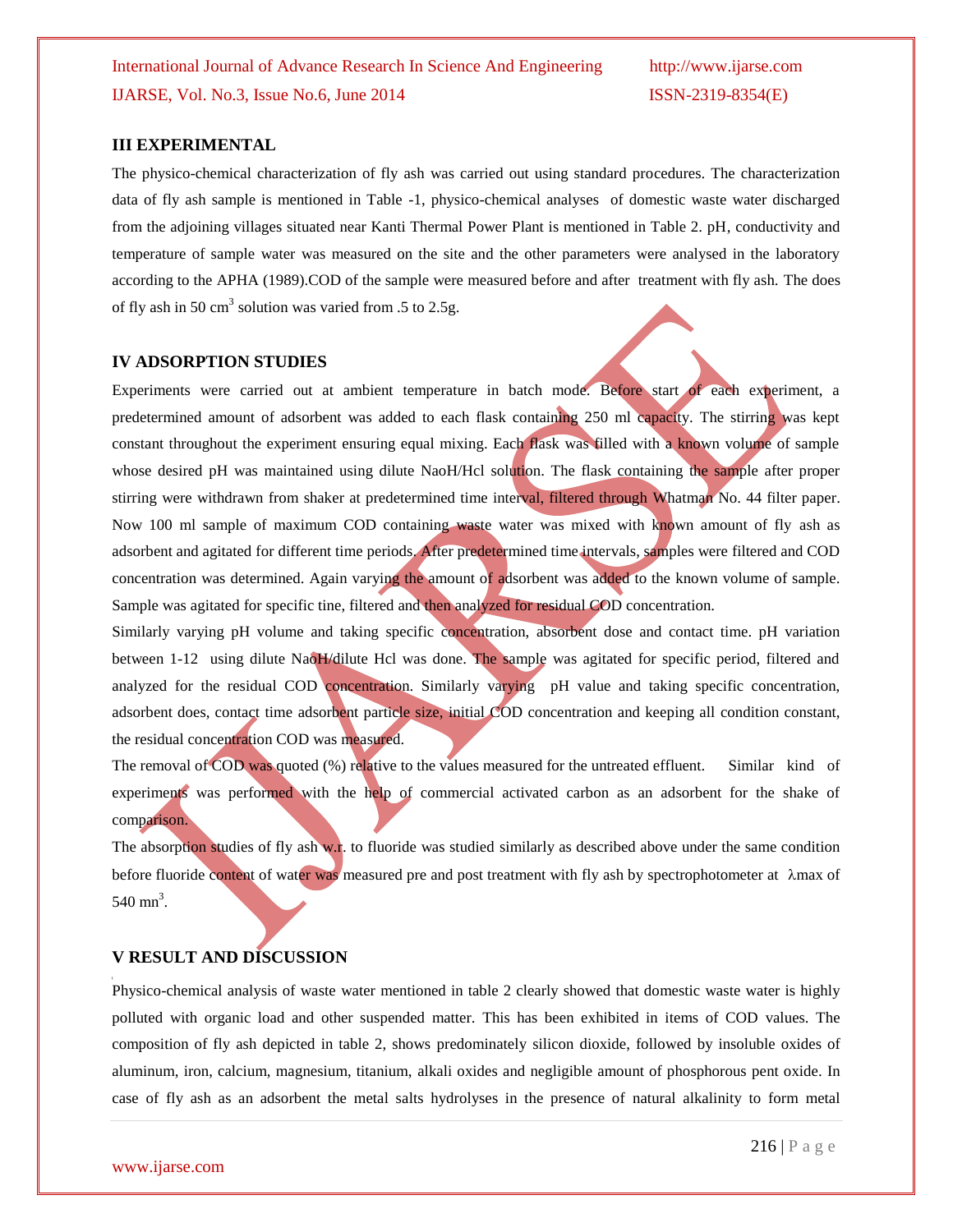hydroxides. The multivalent cations present in fly ash can reduce the zeta potential while the metal hydroxides are good adsorbents. They form monomolecular layer on the surface of suspended organic matter and removes it by enmeshing them . The operational variables studied for COD removal from domestic waste is mentioned in Table 3. Absorption of COD by fly ash w.r. to extended time period, extended dose of adsorbent, increased  $H^+$  ion concentration, agitation time (rpm) , simulated COD bearing solutions and absorbent particle size performed and data obtained converted into graph clearly exhibits that enhanced contact time decreases % COD by fly ash and reaches maximum at 250 minutes. Also increased adsorbent doze of fly ash reduces % COD. It was observed that at the dose .65 g/l for fly ash there is about 80% removal of % COD.

It was observed that at pH level 2-5 fly ash had higher adsorption capability and at higher pH adsorbent get recessed. The agitation speed was varied from 100 rpm to 800 rpm keeping initial conc., pH, contact time and adsorbent dose constant. Initially with increase in agitation speed there is a increase in extent of adsorption and an equilibrium was established after 700 rpm. However with increase of particle size there is a decrease in % COD adsorption. Adsorption capability of activated carbon was performed and compared with fly ash however given better % of adsorption capability under differs condition.

In the case of Fluoride adsorption of fly ash initial concentration of solute was kept between 2-10 mg dm<sup>-3</sup>. Batch experiments were carried out to investigate the sportive characteristics of fly ash. The sensitivity of the process for the shaking time and speed, pH, particle size, fly ash doze, temperature and initial solute concentration were tested. The variables for interaction of fluoride solution with fly ash are indicated in Table 4.

With increase in initial concentration of fluoride ion, fluoride ion adsorption increases. For a dose of fluoride ion concentration, as the dose of fly ash increase the amount of adsorption increases gradually <sup>4</sup>. The does of fly ash in 50 cm<sup>3</sup> solution was varied from .5 to 2.5 g. The maximum adsorption of fluoride ion was 74% corresponding to initial concentration of 2 mg dm<sup>-3</sup> at 313K. Small particle size favours better adsorption <sup>5</sup>. With Increasing time, of increased speed of agitation and at lower pH adsorption of fluoride has increased.

Therefore fly ash is a recommended low cost adsorbent for decreasing % of COD from domestic waste and fluoride removal from underground water.

| <b>Chemical</b>                | $\frac{6}{9}$ | <b>Approximate</b>   | $\frac{6}{6}$ | <b>Physical</b>      | <b>Parameters</b> |
|--------------------------------|---------------|----------------------|---------------|----------------------|-------------------|
| <b>Characteristic</b>          |               | analysis             |               |                      |                   |
| $Si$ $02$                      | 69.0          | Ash                  | 70.84         | Density $(gam^{-3})$ | 3.98              |
| Fe <sub>2</sub> O <sub>3</sub> | 6.20          | <b>Ignition</b> Loss | 10.15         | Surface area $(cm2)$ | 13/68             |
| $Al_2O_3$                      | 19.98         | Volatile matter      | 2.85          | Particle size (mm)   | 2.8,0.710         |
| Cao                            | 2.9           | Moisture             | 1.25          |                      |                   |
| Mgo                            | 1.2           |                      |               |                      |                   |
| $P_2O_5$                       | 1.84          |                      |               |                      |                   |
| Tio <sub>2</sub>               | 1.94          |                      |               |                      |                   |
| $Na2$ o / $K2$ o               | 1.91          |                      |               |                      |                   |

**Table 1 : Characterization Data of Fly Ash**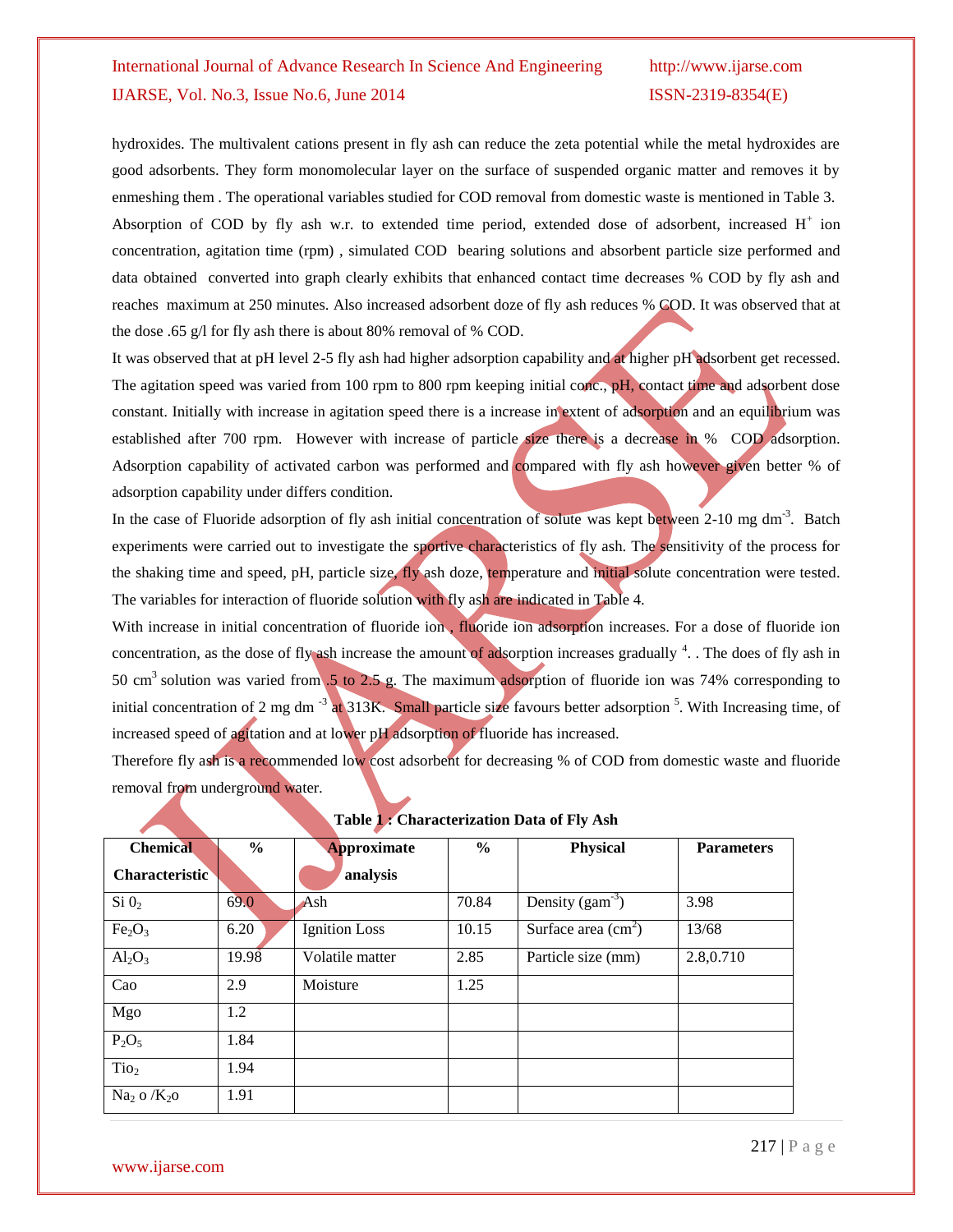## **Table 2 : Physico- chemical analyses of domestic waste water of villages situated around Kanti Themral**

| <b>Parameters</b>             | <b>Concentration</b> | <b>Maximum Limit</b> |
|-------------------------------|----------------------|----------------------|
| pH                            | 7.9                  | 8.5                  |
| Electrical conductance        | .41                  | 0.1                  |
| Temperature $(^0C)$           | 29                   | $16 - 32$            |
| Turbidity (NTU)               | 350                  | $5 - 10$             |
| Total suspended solids (mg/l) | 369                  | $10 - 50$            |
| Total dissolved solids (mg/l) | 710                  | 450                  |
| $COD$ (mg/l)                  | 980                  | $30 - 49$            |
| $BOD *   (mg/l)$              | 760                  | $3 - 4$              |

## **Table 3 : Range of operational variables studied for COD removal from domestic waste**

| <b>Variables</b>             | <b>Range</b> |  |  |  |
|------------------------------|--------------|--|--|--|
| Contact Time (Minutes)       | $20 - 320$   |  |  |  |
| Adsorbent dose $(g/l)$       | $10 - 80$    |  |  |  |
| pH                           | $-12$        |  |  |  |
| Agitation speed (rpm)        | 50-800       |  |  |  |
| Adsorbent particle size (mm) | $.5 - 2.5$   |  |  |  |
| Initial COD conc. (mg/l)     | $200 - 1200$ |  |  |  |

### **Table 4 : Range of operational variables studied for fluoride adsorption.**

| <b>Variables</b>                            | Range          |
|---------------------------------------------|----------------|
| Initial concentration $(\text{mg dm}^{-3})$ | $2 - 10$       |
| pH                                          | $2.00 - 10.00$ |
| Temperature (k)                             | 306-321        |
| Dose of Fly ash $(g)$                       | $.5 - 2.5$     |
| Particle size (mm)                          | $.71 - 2.8$    |
| Agitation time (min)                        | up to $250$    |
| Agitation speed (rpm)                       | $100 - 450$    |
| Volume                                      | 50             |

## **REFERENCES**

| [1] M.Sarkar, M.Das, S. Manna and P. Acharya, Annual Set: The Env. Prot.  |              |  | 2003. 5.79. |     |  |
|---------------------------------------------------------------------------|--------------|--|-------------|-----|--|
| [2] Scotts, "Standard Methods of Chemical Analysis", ed N.H. Furman, Vol. | 172. 5th ed. |  |             | ACS |  |
| Publication, USA, 1939.                                                   |              |  |             |     |  |